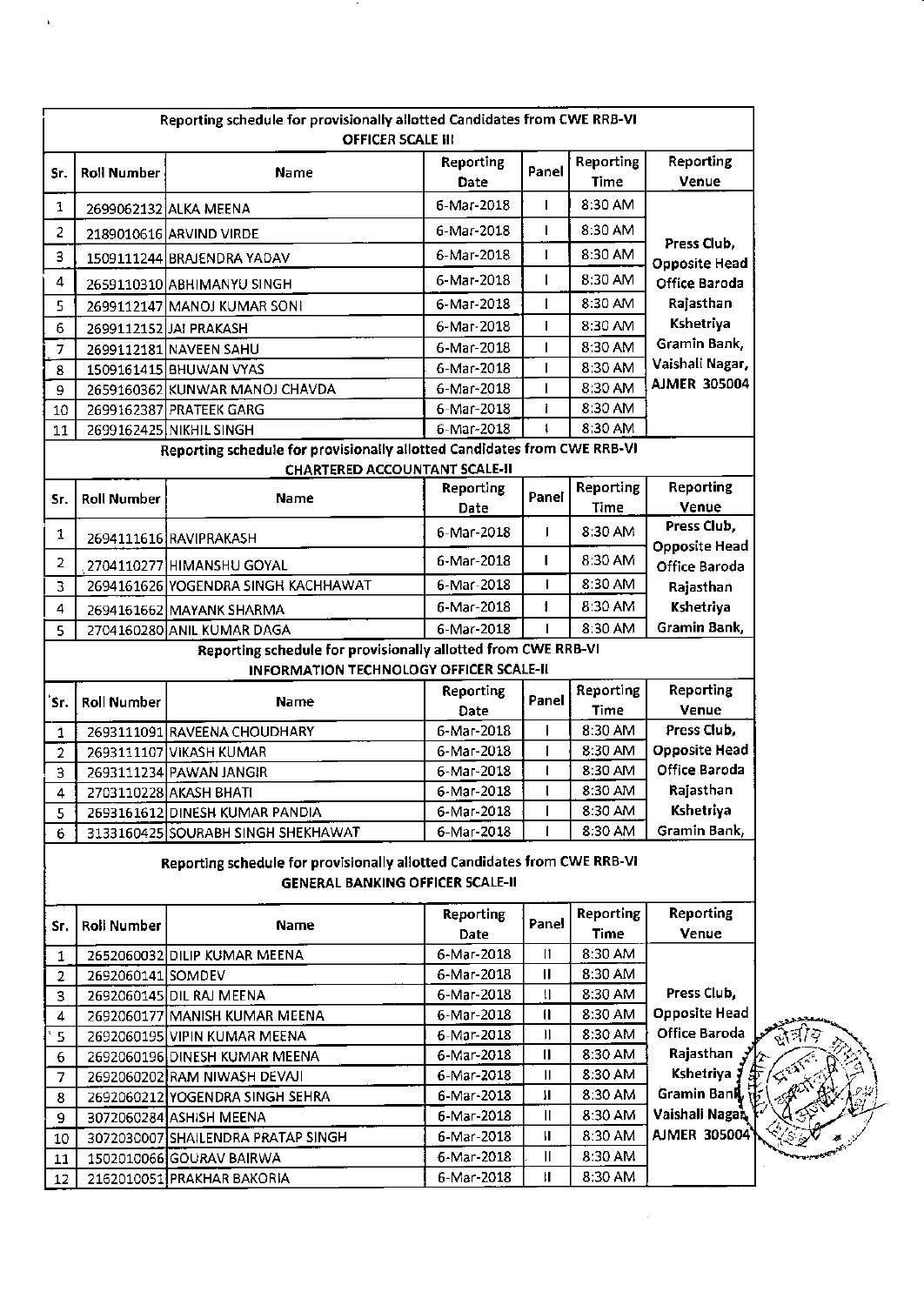|     | mehat mille sendang tau kuatang lain, anaweg panahan<br><b>GENERAL BANKING OFFICER SCALE-II</b> |                                     |                   |       |                          |                           |  |
|-----|-------------------------------------------------------------------------------------------------|-------------------------------------|-------------------|-------|--------------------------|---------------------------|--|
| Sr. | <b>Roll Number</b>                                                                              | <b>Name</b>                         | Reporting<br>Date | Panel | <b>Reporting</b><br>Time | <b>Reporting</b><br>Venue |  |
| 13  |                                                                                                 | 2172010010 NEELAM RAHUL             | 6-Mar-2018        | Ш     | 8:30 AM                  |                           |  |
| 14  |                                                                                                 | 2302010103 ASHOK KUMAR GAWALREY     | 6-Mar-2018        | Ш     | 8:30 AM                  |                           |  |
| 15  |                                                                                                 | 2652010009 ARUN KUMAR KANOJIYA      | 6-Mar-2018        | Ш     | 8:30 AM                  |                           |  |
| 16  |                                                                                                 | 2652010017 KAMAL KANT MANDAWARIA    | 6-Mar-2018        | Ш     | 8:30 AM                  |                           |  |
| 17  |                                                                                                 | 2692010019 VISHNU KUMAR NAGAR       | 6-Mar-2018        | Ш     | 8:30 AM                  |                           |  |
| 18  |                                                                                                 | 2692010024 SUNITA KUMARI RAJORA     | 6-Mar-2018        | Ш     | 8:30 AM                  |                           |  |
| 19  |                                                                                                 | 2692010034 HARJINDRA CHINIYA        | 6-Mar-2018        | Ш     | 8:30 AM                  |                           |  |
| 20  |                                                                                                 | 2692010095 SHAMMI SONIA             | 6-Mar-2018        | Ш     | 8:30 AM                  |                           |  |
| 21  |                                                                                                 | 2692010106 ARVIND BAHLAN            | 6-Mar-2018        | Ш     | 8:30 AM                  |                           |  |
| 22  |                                                                                                 | 2692010116 SUNIL KUMAR SANKHALA     | 6-Mar-2018        | ŧН    | 8:30 AM                  |                           |  |
| 23  |                                                                                                 | 2692010122 BHAGYAWAN HARICHAND LADE | 6-Mar-2018        | ĵШ    | 8:30 AM                  |                           |  |
| 24  |                                                                                                 | 2692010131 ASHWINI NAYAK            | 6-Mar-2018        | Ш     | 8:30 AM                  |                           |  |
| 25  |                                                                                                 | 2852010031 SANTOSH KUMAR RENA       | 6-Mar-2018        | Ш     | 8:30 AM                  |                           |  |
| 26  |                                                                                                 | 1422110052 PRAKASH KUMAR MANDAL     | 6-Mar-2018        | Ш     | 8:30 AM                  |                           |  |
| 27  |                                                                                                 | 1432110231 VIKRANT KUMAR CHOUDHARY  | 6-Mar-2018        | Ш     | 8:30 AM                  |                           |  |
| 28  |                                                                                                 | 1502110200 RAVI KUMAR SHARMA        | 6-Mar-2018        | Ш     | 8:30 AM                  |                           |  |
| 29  |                                                                                                 | 1502110247 JITENDRA KUMAR FARAN     | 6-Mar-2018        | Ш     | 8:30 AM                  |                           |  |
| 30  |                                                                                                 | 1502110272 BHANU SINGH YADAV        | 6-Mar-2018        | Ш     | 8:30 AM                  |                           |  |
| 31  |                                                                                                 | 1502110277 SANDEEP YADAV            | 6-Mar-2018        | Ш     | 8:30 AM                  |                           |  |
| 32  |                                                                                                 | 1532110045 AJAY KUMAR               | 6-Mar-2018        | Ш     | 8:30 AM                  |                           |  |
| 33  |                                                                                                 | 1642110384 PAWAN KUMAR              | 6-Mar-2018        | Ш     | 8:30 AM                  | Press Club,               |  |
| 34  |                                                                                                 | 2182110108 ARPIT BODANA             | 6-Mar-2018        | Ш     | 8:30 AM                  | <b>Opposite Head</b>      |  |
| 35  |                                                                                                 | 2302110230 PRAVEEN KUMAR            | 6-Mar-2018        | Ш     | 8:30 AM                  | Office Baroda             |  |
| 36  | 2622110030 ANAMIKA                                                                              |                                     | 6-Mar-2018        | Ш     | 8:30 AM                  | Rajasthan                 |  |
| 37  |                                                                                                 | 2652110039 SUNIL MAHLAVAT           | 6-Mar-2018        | Ш     | 8:30 AM                  | Kshetriya                 |  |
| 38  |                                                                                                 | 2652110045 RUPALI SAHU              | 6-Mar-2018        | Ш     | 8:30 AM                  | Gramin Bank,              |  |
| 39' |                                                                                                 | 2692110226 YATENDRA RATHORE         | 6-Mar-2018        | Ш     | 8:30 AM                  | Vaishali Nagar,           |  |
| 40  |                                                                                                 | 2692110238 PRASHANT MEEL            | 6-Mar-2018        | Ш     | 8:30 AM                  | <b>AJMER 305004</b>       |  |
| 41  |                                                                                                 | 2692110278 ASHISH MEHTA             | 6-Mar-2018        | IV.   | 8:30 AM                  |                           |  |
| 42  |                                                                                                 | 2692110279 MANOJ KUMAR              | 6-Mar-2018        | IV    | 8:30 AM                  |                           |  |
| 43  |                                                                                                 | 2692110292 ROHIT YADAV              | 6-Mar-2018        | IV    | 8:30 AM                  |                           |  |
| 44  |                                                                                                 | 2692110325 BHANWAR LAL DEG          | 6-Mar-2018        | IV.   | 8:30 AM                  |                           |  |
| 45  |                                                                                                 | 2692110328 AKSHAY KUMAR VAISHNAV    | 6-Mar-2018        | IV.   | 8:30 AM                  |                           |  |
| 46  |                                                                                                 | 2692110341 VINOD KUMAR              | 6-Mar-2018        | IV    | 8:30 AM                  |                           |  |
| 47  |                                                                                                 | 2692110343 PRADEEP BIJARNIA         | 6-Mar-2018        | IV.   | 8:30 AM                  |                           |  |
| 48  | 2692110354 PALLAVI                                                                              |                                     | 6-Mar-2018        | IV.   | 8:30 AM                  |                           |  |
| 49  |                                                                                                 | 2692110363 RAVEESH BENIWAL          | 6-Mar-2018        | IV.   | 8:30 AM                  |                           |  |
| 50  |                                                                                                 | 2692110401 ANKITA DHAKA             | 6-Mar-2018        | IV.   | 8:30 AM                  |                           |  |
| 51  |                                                                                                 | 2692110414 VINEET GURJAR            | 6-Mar-2018        | IV.   | 8:30 AM                  |                           |  |
| 52  |                                                                                                 | 2692110426 SANDEEP KUMAR MITHARWAL  | 6-Mar-2018        | IV.   | 8:30 AM                  |                           |  |
| 53  |                                                                                                 | 2692110427 SUMAN KUMARI             | 6-Mar-2018        | IV.   | 8:30 AM                  |                           |  |
| 54  |                                                                                                 | 2692110429 MS SANGEETA              | 6-Mar-2018        | IV.   | 8:30 AM                  |                           |  |
| 55  |                                                                                                 | 2692110456 VIJAY PAL SINGH          | 6-Mar-2018        | IV.   | 8:30 AM                  |                           |  |
| 56  |                                                                                                 | 2692110467 LAXMI NARAYAN            | 6-Mar-2018        | IV.   | 8:30 AM                  | ন্নৱীয়                   |  |
| 57  | 2692110472 DAYARAM                                                                              |                                     | 6-Mar-2018        | IV.   | 8:30 AM                  | p                         |  |
| 58  |                                                                                                 | 2692110482 AMITA KHYALIA            | 6-Mar-2018        | IV.   | 8:30 AM                  | 貶                         |  |
| 59  |                                                                                                 | 2702110080 NARESH CHAND GURJAR      | 6-Mar-2018        | IV.   | 8:30 AM                  |                           |  |
| 60  | 2162180001 SONAL JAIN                                                                           |                                     | 6-Mar-2018        | IV.   | 8:30 AM                  |                           |  |
|     |                                                                                                 |                                     |                   |       |                          |                           |  |

## Reporting schedule for provisionally allotted Candidates from CWE RRB-vl

I

 $\overline{\mathscr{C}}$